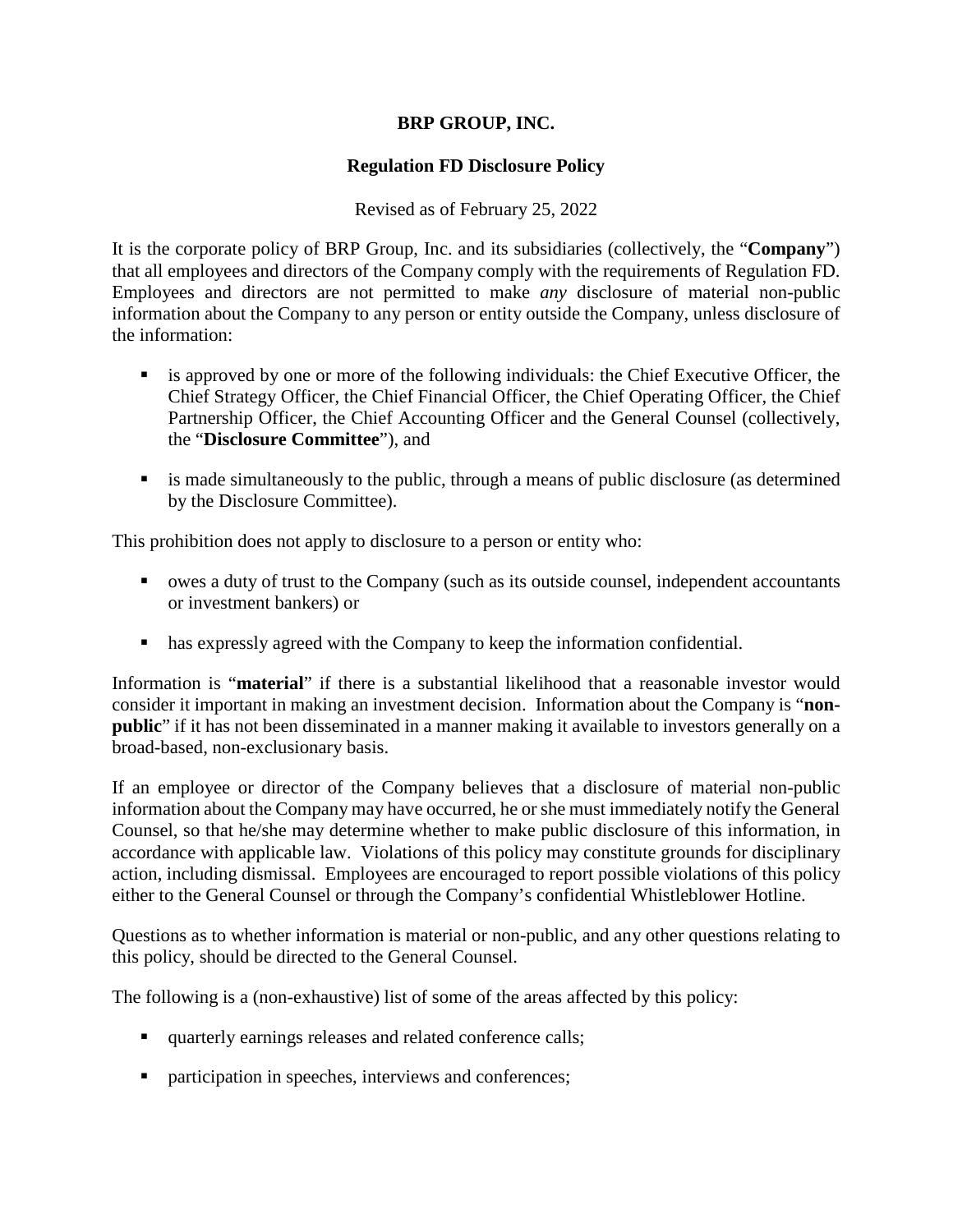- **•** providing of "guidance" as to performance or results;
- **•** responding to market rumors;
- reviewing analyst reports and similar materials;
- **•** referring to or distributing analyst reports on the Company;
- postings on the Company's website, blogs, or through social media (for example, Twitter or Facebook); and
- site visits and inspection tours.

## **Disclosure Standards Under the SEC's Regulation FD**

Under Regulation FD, no Covered Person may make an intentional disclosure of material nonpublic information about the Company to Regulation FD Persons unless public disclosure of such information is made simultaneously. Covered Persons may not avoid the prohibitions of Regulations FD by directing others, including lower-level employees, to make a disclosure. Unintentional disclosure of material non-public information about the Company to Regulation FD Persons will trigger a required public disclosure of such information promptly thereafter.

- "**Covered Persons**" means all members of the Board of Directors of the Company, all executive officers of the Company and all other officers, employees and agents of the Company who regularly communicate with analysts or actual or potential investors in the Company's securities, and anyone else who may be authorized to make any public disclosure on behalf of the Company.
- A selective disclosure of material non-public information is "**intentional**" when the person making the disclosure either knows, *or is reckless in not knowing*, that the information he or she is communicating is both material and non-public.
- **•** "**Promptly**" means as soon as reasonably practicable (but in no event after the later of 24 hours or the commencement of the next day's trading on Nasdaq) after a Covered Person learns that there has been an unintentional disclosure of material non-public information.
- "**Public disclosure**" of information about the Company may be made by: (1) filing with or furnishing to the SEC a Current Report on Form 8-K (or another public filing, such as an annual report on Form 10-K or a quarterly report on Form 10-Q) disclosing that information; or (2) disseminating the information through another method (or combination of methods) of disclosure that is reasonably designed to provide broad, non-exclusionary distribution of the information to the public. Public dissemination of information under clause (2) will generally be satisfied by the distribution of a press release through widely circulated news and wire services. Disclosure of information on an "open access" conference call the details of which have been made adequately known to the public may also constitute public disclosure. Disclosure via the Company's website or through social media may also qualify as public disclosure under certain circumstances. There are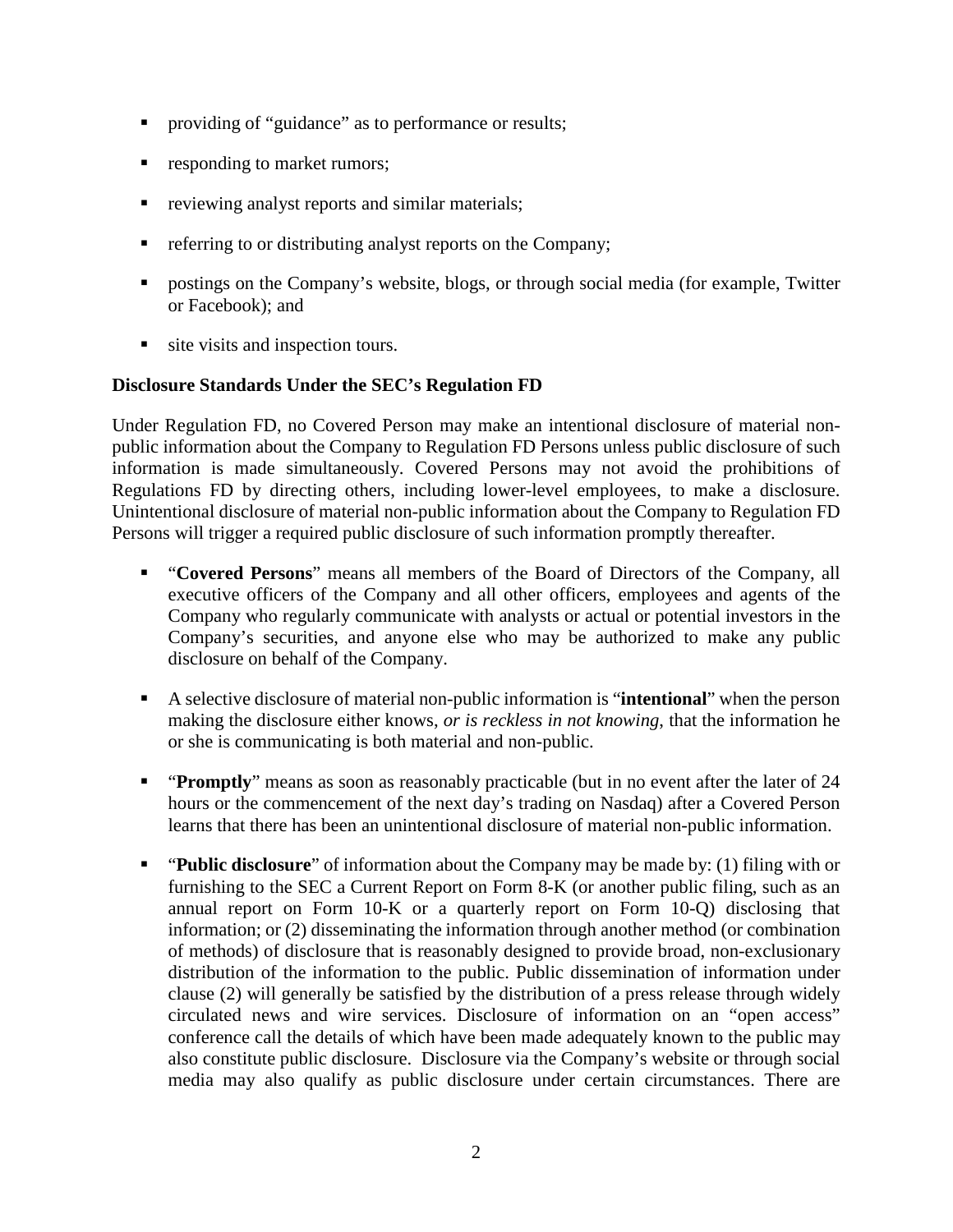preconditions that must be met before using these mediums, however, so the General Counsel should be consulted when considering disclosure through these means.

 "**Regulation FD Persons**" means, generally, (1) brokers or dealers, or persons associated with a broker or dealer (which includes buy-side or sell-side analysts); (2) investment advisers, investment managers or persons associated with an investment adviser or investment managers; (3) investment companies (including mutual funds) and certain entities that would be investment companies but for certain exceptions, or an affiliated person of any such entity; and (4) holders of any of the Company's securities; *provided* that in the case of this clause (4) it is reasonably foreseeable that such holder will purchase or sell Company securities on the basis of selectively disclosed information. Given the potentially serious consequences of violations of Regulation FD, when in doubt assume that the recipient of the information is a Regulation FD Person and promptly consult the General Counsel.

## *Exceptions*

Regulation FD permits disclosures of material non-public information about the Company by Covered Persons to selected groups who are not reasonably expected to trade on the information, such as:

- **Persons who owe a duty of trust or confidence to the Company (***e.g.***, attorneys, investment** bankers or accountants); and
- those who have expressly agreed to maintain the disclosed information in confidence.

## **Procedures**

The Disclosure Committee will make all decisions regarding the application of this policy, the procedures to be followed, as well as any exceptions to the procedures.

Except as set forth below, all proposed disclosures of material non-public information about the Company to Regulation FD Persons, or participation in speeches, interviews or conferences where Regulation FD Persons may be in attendance, must be reviewed and approved in advance by one or more members of the Disclosure Committee.

- *Informal Contacts or Informal Interactions with Regulation FD Persons.* Authorized Officers may engage in informal contacts or informal interactions with Regulation FD Persons without the prior approval of the Disclosure Committee or the General Counsel. For purposes of this policy:
	- (i) "informal contacts" includes contacting, or responding to inquiries from Regulation FD Persons, via phone, email or the Company's investor relations website only to provide publicly disclosed or immaterial background information or otherwise in connection with administrative and non-substantive communications (i.e., scheduling events, meetings, etc.), and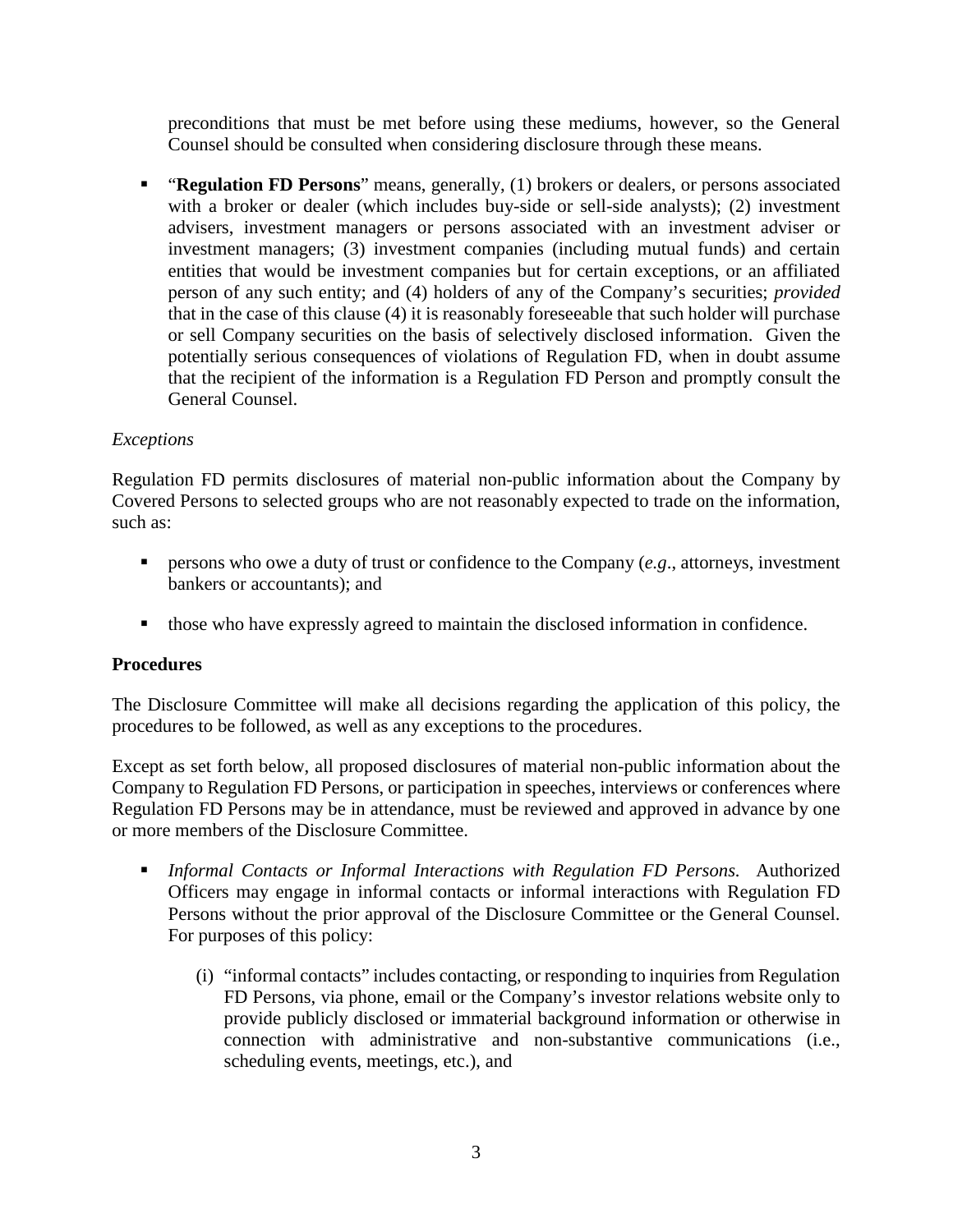- (ii) "informal interactions" include attending purely social events (i.e., sporting events, meals, etc.) with Regulation FD Persons so long as there is no substantive discussion during such interactions regarding (a) the Company's financial condition, (b) the Company's results of operations (including for historical periods) or (c) other information regarding the Company that could potentially constitute material non-public information, in each case excluding publicly disclosed or immaterial background information.
- *Meetings or Calls.* Except as otherwise permitted above, "one-on-one" meetings or calls may only be conducted by any Authorized Officer (i) after pre-clearance from one or more members of the Disclosure Committee and (ii) unless otherwise approved in advance by the Company's General Counsel, only if two or more Authorized Officers are present in the meeting or call. The restrictions of the foregoing sentence shall not apply to the Chief Executive Officer, the Chief Strategy Officer, the Chief Financial Officer, and the Director of Investor Relations. "**Authorized Officer**" means any of the following and their respective designees: (1) the Chief Executive Officer; (2) the Chief Strategy Officer; (3) the Chief Financial Officer; (4) the Chief Operating Officer; (5) the Chief Partnership Officer; (6) the Chief Accounting Officer; (7) the General Counsel; (8) the President  $\&$ Executive Officer of Guided Solutions (currently, David Smith); (9) the Director of Investor Relations (currently, Bonnie Bishop); and (10) the Director of Strategy and Partnerships (currently, Austin Rock).
- *Participation in Speeches, Interviews and Conferences.* Any Covered Person permitted to participate in a speech, interview or conference in a forum where Regulation FD Persons may be in attendance must have the script and/or presentation materials for such event reviewed and approved by one or more members of the Disclosure Committee prior to participation in the event. If the script, as approved, contains material non-public information about the Company, public disclosure of such information must be approved by one or more members of the Disclosure Committee and made prior to or simultaneously with the disclosure of such information at the event. Covered Persons should adhere to the script and not disclose any material non-public information about the Company during any "break out" or question-and-answer sessions.

One or more members of the Disclosure Committee must approve any participation in these events at any time outside of the Company's open trading window, which commences on the start of the third business day following an earnings release with respect to the preceding fiscal period until the fifteenth calendar day of the last month of the then current fiscal quarter.

Covered Persons will only participate in securities firm-sponsored events or other investment conferences if they are webcast and adequate prior public notice is provided, unless otherwise approved by one or more members of the Disclosure Committee. The Company will issue a press release, which may also be furnished on a Form 8-K to the SEC, in conjunction with such participations.

 *Unintentional Selective Disclosures.* If the General Counsel is informed of a possible unintentional disclosure of material non-public information about the Company to a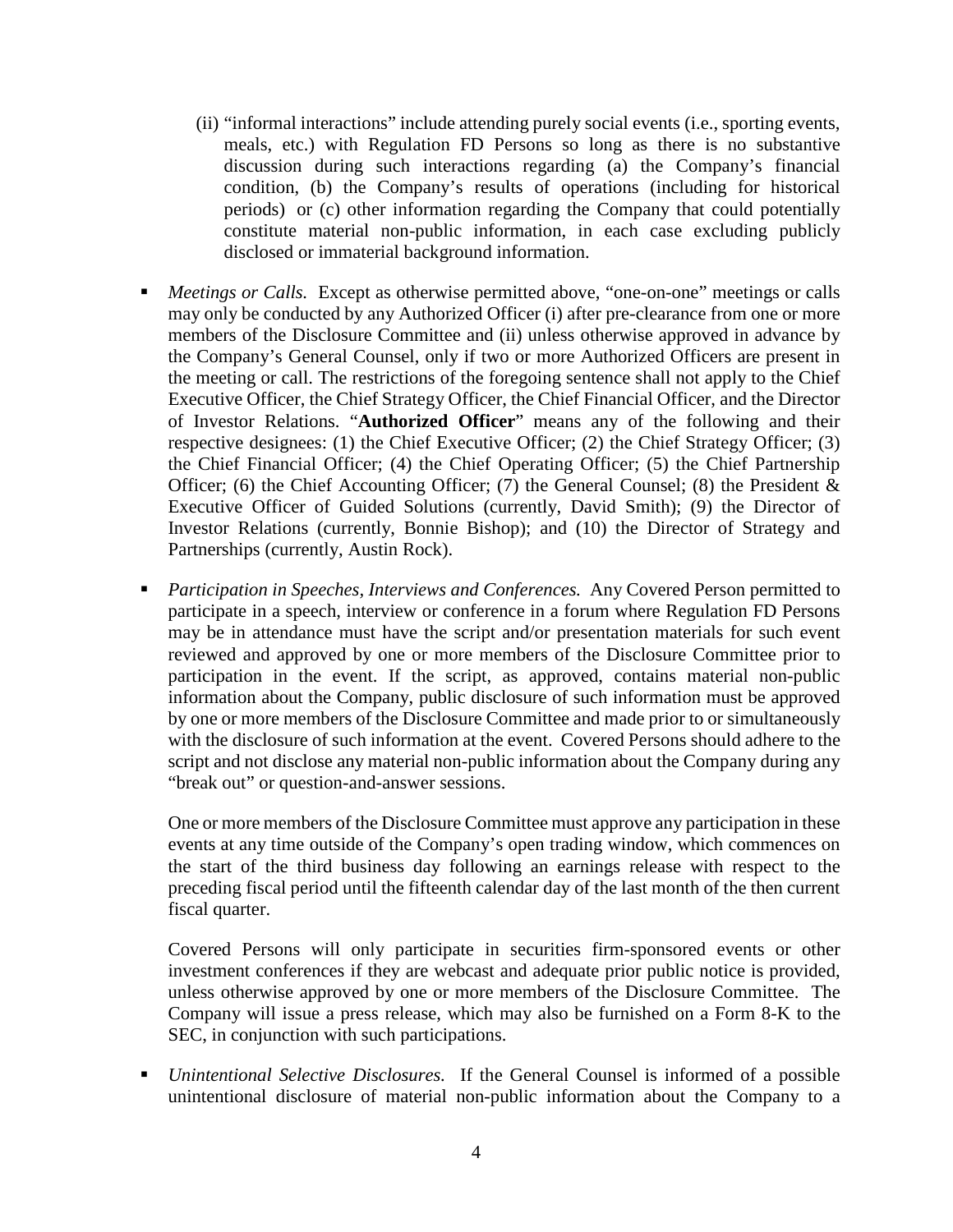Regulation FD Person, he or she will determine, in consultation with one or more members of the Disclosure Committee as appropriate, whether to make public disclosure of the information, in accordance with Regulation FD and other applicable law.

- *Providing of "Guidance" as to Performance or Results*. This policy prohibits the providing of guidance regarding previously unreported key performance metrics or results, whether direct, indirect, explicit or implied, to Regulation FD Persons, unless such guidance is specifically approved by one or more members of the Disclosure Committee and the forum and timing of the release of such guidance is approved by the General Counsel. For purposes of this policy, any such approval of guidance will be deemed to include any responses to inquiries or other clarifications given in connection with such guidance (i.e., answers to analysts' questions during an earnings call). Even implicit confirmation that the Company is, or remains, comfortable with analysts' consensus on earnings or other components of the Company's expected performance or results may be a violation of Regulation FD, unless simultaneous public disclosure is made.
- *No Responding to Market Rumors.* Authorized Officers will respond consistently to market rumors by saying, "It is the policy of the Company not to comment on market rumors or speculation." Should the listing exchange request the Company to make a definitive statement in response to a market rumor that is causing significant volatility in the Company's stock, or in extraordinary circumstances, the Disclosure Committee will consider the matter and make a recommendation to the Chief Executive Officer on whether to make an exception to the policy.
- *Reviewing Analyst Reports and Similar Materials*. No board member or employee of the Company may review and comment upon any analyst reports and similar materials published by Regulation FD Persons without the approval of one or more members of the Disclosure Committee. In the event of any such approved review and comment on analyst reports or similar materials, the Company's general policy with respect to any such review or comment shall be as follows:
	- two or more approved persons shall participate in such review and comment;
	- the review must be completed within seven days after an earnings call; and
	- such reviewers shall only comment on information contained in the reports or other materials to the extent that such information is immaterial or is factually incorrect. Reviewers may direct the Regulation FD Person to publicly available information about the Company.
- *Quarterly Earnings Releases and Related Conference Calls.* The Company will issue a press release disclosing its quarterly results for each quarter of its fiscal year. These press releases will be distributed through widely circulated news and wire services and also furnished to the SEC on Form 8-K **prior to the beginning of the conference call** discussed below as required, which makes them publicly available. The form and substance of each earnings release will be approved prior to release in accordance with procedures separately developed for that purpose, including the Company's disclosure controls and procedures.